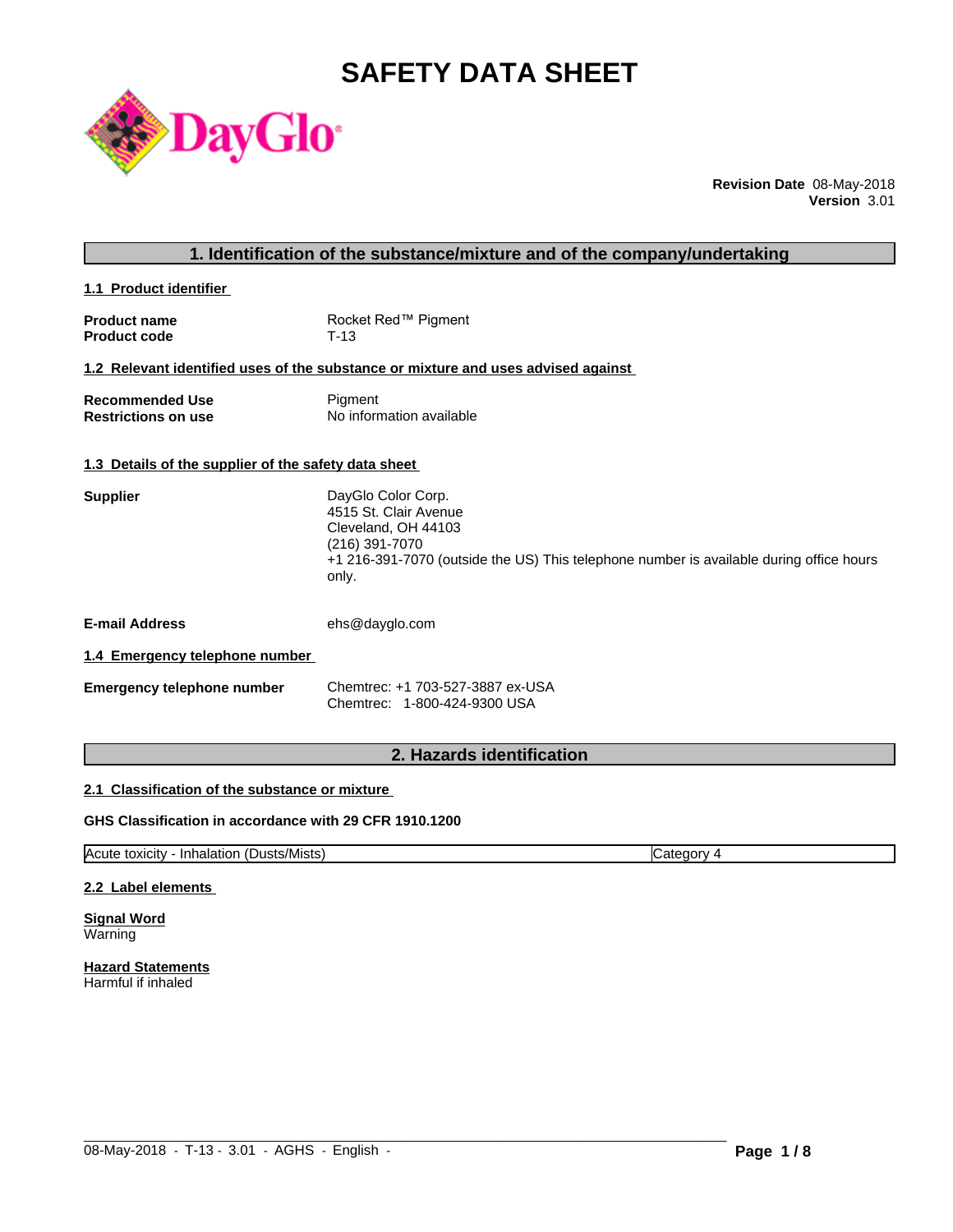

**Precautionary Statements - Prevention** Avoid breathing dust/fume/gas/mist/vapors/spray Use only outdoors or in a well-ventilated area

#### **Precautionary Statements - Response**

IF INHALED: Remove person to fresh air and keep comfortable for breathing Call a POISON CENTER or doctor if you feel unwell

#### **2.3. Other Hazards Hazards not otherwise classified (HNOC)** Not Applicable

**2.4 Other information** 

Not Applicable

**Unknown Acute Toxicity** <1% of the mixture consists of ingredient(s) of unknown toxicity

# **3. Composition/Information on Ingredients**

#### **Substance Mixture**

| Chemical<br>l Name                                                                              | CAS No.             | Mainht <sub>-</sub> % |  |
|-------------------------------------------------------------------------------------------------|---------------------|-----------------------|--|
| 4.4<br>: Red<br><b>Doole</b><br>. ۱. ب<br>sasiv<br>.                                            | -30-<br>3068-<br>ັບ |                       |  |
| tannes ahert e ze hladdiw naad sa t<br>: nercentage (concentration) of composition<br>∣h≙ ≙¥a∩t |                     |                       |  |

The exact percentage (concentration) of composition has been withheld as a trade secret.

# **4. First aid measures**

#### **4.1 Description of first-aid measures**

| General advice                                                                 | No information available.                                                                                                                                                                                               |  |
|--------------------------------------------------------------------------------|-------------------------------------------------------------------------------------------------------------------------------------------------------------------------------------------------------------------------|--|
| Eye contact                                                                    | Immediately flush with plenty of water. After initial flushing, remove any contact lenses and<br>continue flushing for at least 15 minutes. Keep eye wide open while rinsing. If symptoms<br>persist, call a physician. |  |
| <b>Skin contact</b>                                                            | Immediate medical attention is not required. Wash off with soap and water.                                                                                                                                              |  |
| <b>Inhalation</b>                                                              | Immediate medical attention is not required. Move to fresh air.                                                                                                                                                         |  |
| Ingestion                                                                      | Do NOT induce vomiting. Drink plenty of water. Consult a physician.                                                                                                                                                     |  |
| 4.2 Most important symptoms and effects, both acute and delayed                |                                                                                                                                                                                                                         |  |
| <b>Symptoms</b>                                                                | See Section 2.2, Label Elements and/or Section 11, Toxicological effects.                                                                                                                                               |  |
| 4.3 Indication of any immediate medical attention and special treatment needed |                                                                                                                                                                                                                         |  |
| Notes to physician                                                             | Treat symptomatically.                                                                                                                                                                                                  |  |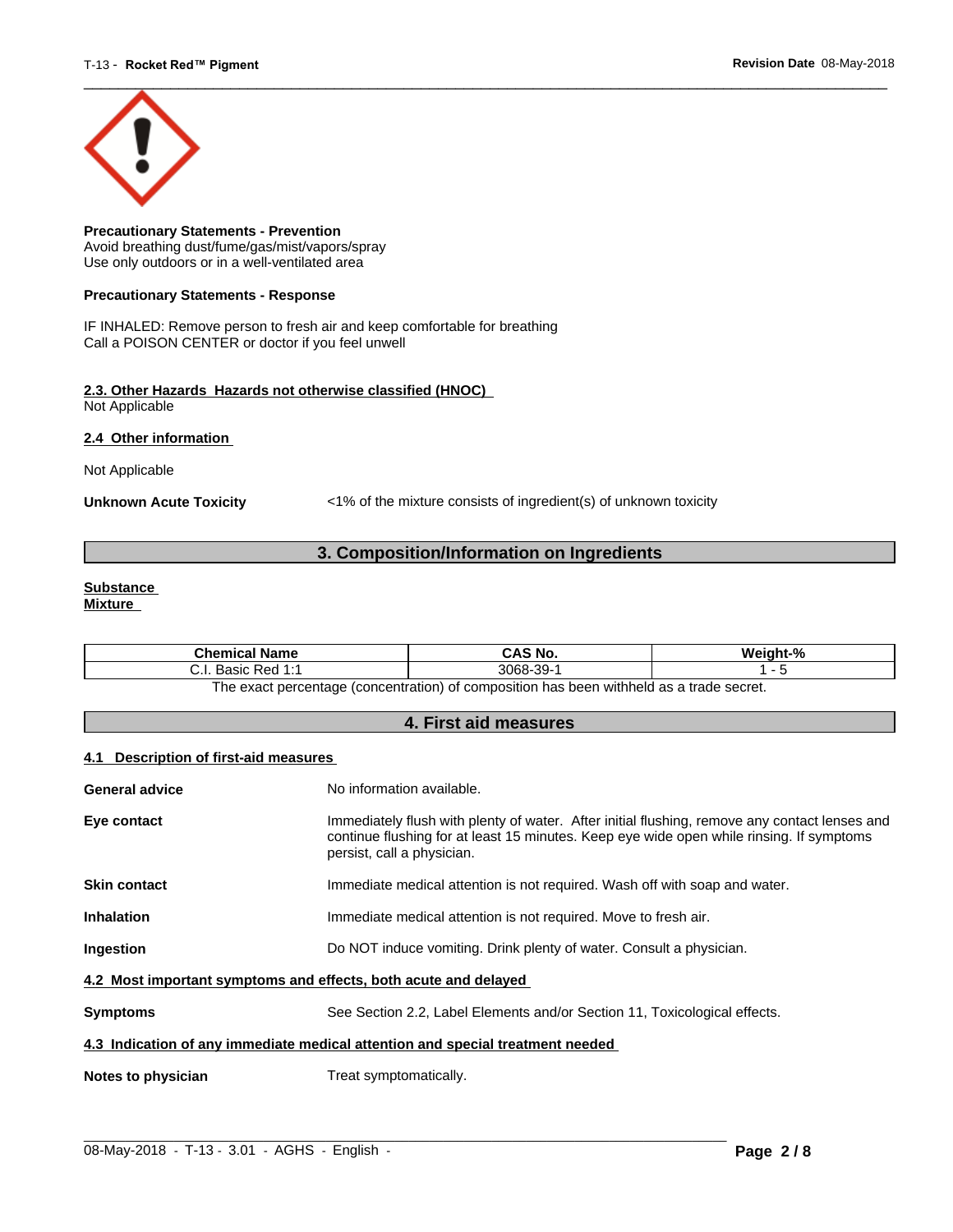# **5. Fire-Fighting Measures**

 $\overline{\phantom{a}}$  ,  $\overline{\phantom{a}}$  ,  $\overline{\phantom{a}}$  ,  $\overline{\phantom{a}}$  ,  $\overline{\phantom{a}}$  ,  $\overline{\phantom{a}}$  ,  $\overline{\phantom{a}}$  ,  $\overline{\phantom{a}}$  ,  $\overline{\phantom{a}}$  ,  $\overline{\phantom{a}}$  ,  $\overline{\phantom{a}}$  ,  $\overline{\phantom{a}}$  ,  $\overline{\phantom{a}}$  ,  $\overline{\phantom{a}}$  ,  $\overline{\phantom{a}}$  ,  $\overline{\phantom{a}}$ 

### **5.1 Extinguishing media**

#### **Suitable extinguishing media**

Use extinguishing measures that are appropriate to local circumstances and the surrounding environment.

**Unsuitable Extinguishing Media** None.

# **5.2 Special hazards arising from the substance or mixture**

#### **Special Hazard**

None known based on information supplied.

**Hazardous Combustion Products** Carbon oxides. Nitrogen oxides (NOx). Oxides of sulfur.

#### **Explosion Data**

**Sensitivity to Mechanical Impact** None.

**Sensitivity to Static Discharge** Fine dust dispersed in air, in sufficient concentrations, and in the presence of an ignition source is a potential dust explosion hazard.

#### **5.3 Advice for firefighters**

As in any fire, wear self-contained breathing apparatus pressure-demand, MSHA/NIOSH (approved or equivalent) and full protective gear.

# **6. Accidental Release Measures**

#### **6.1 Personal precautions, protective equipment and emergency procedures**

Ensure adequate ventilation, especially in confined areas. Use personal protective equipment.

#### **6.2 Environmental precautions**

Dust deposits should not be allowed to accumulate on surfaces as these may form an explosive mixture if they are released into the atmosphere in sufficient concentration. Avoid dispersal of dust in the air (i.e., cleaning dusty surfaces with compressed air). Nonsparking tools should be used. Prevent product from entering drains.

#### **6.3 Methods and materials for containment and cleaning up**

| <b>Methods for Containment</b> | Prevent dust cloud. Cover powder spill with plastic sheet or tarp to minimize spreading.                                                                                                                                                                                                                                                                                                |
|--------------------------------|-----------------------------------------------------------------------------------------------------------------------------------------------------------------------------------------------------------------------------------------------------------------------------------------------------------------------------------------------------------------------------------------|
| Methods for cleaning up        | Avoid dust formation. Take precautionary measures against static discharges. Do not dry<br>sweep dust. Wet dust with water before sweeping or use a vacuum to collect dust. Use<br>personal protective equipment. Take up mechanically and collect in suitable container for<br>disposal. Prevent product from entering drains. Keep in suitable and closed containers for<br>disposal. |

# **7. Handling and storage**

#### **7.1 Precautions for safe handling**

| Advice on safe handling                                          | Avoid dust formation. Take precautionary measures against static discharges. Fine dust<br>dispersed in air may ignite. Wear personal protective equipment. |  |
|------------------------------------------------------------------|------------------------------------------------------------------------------------------------------------------------------------------------------------|--|
| <b>Hygiene measures</b>                                          | Handle in accordance with good industrial hygiene and safety practice.                                                                                     |  |
| 7.2 Conditions for safe storage, including any incompatibilities |                                                                                                                                                            |  |
| <b>Storage Conditions</b>                                        | Keep tightly closed in a dry and cool place.                                                                                                               |  |
| <b>Materials to Avoid</b>                                        | No materials to be especially mentioned.                                                                                                                   |  |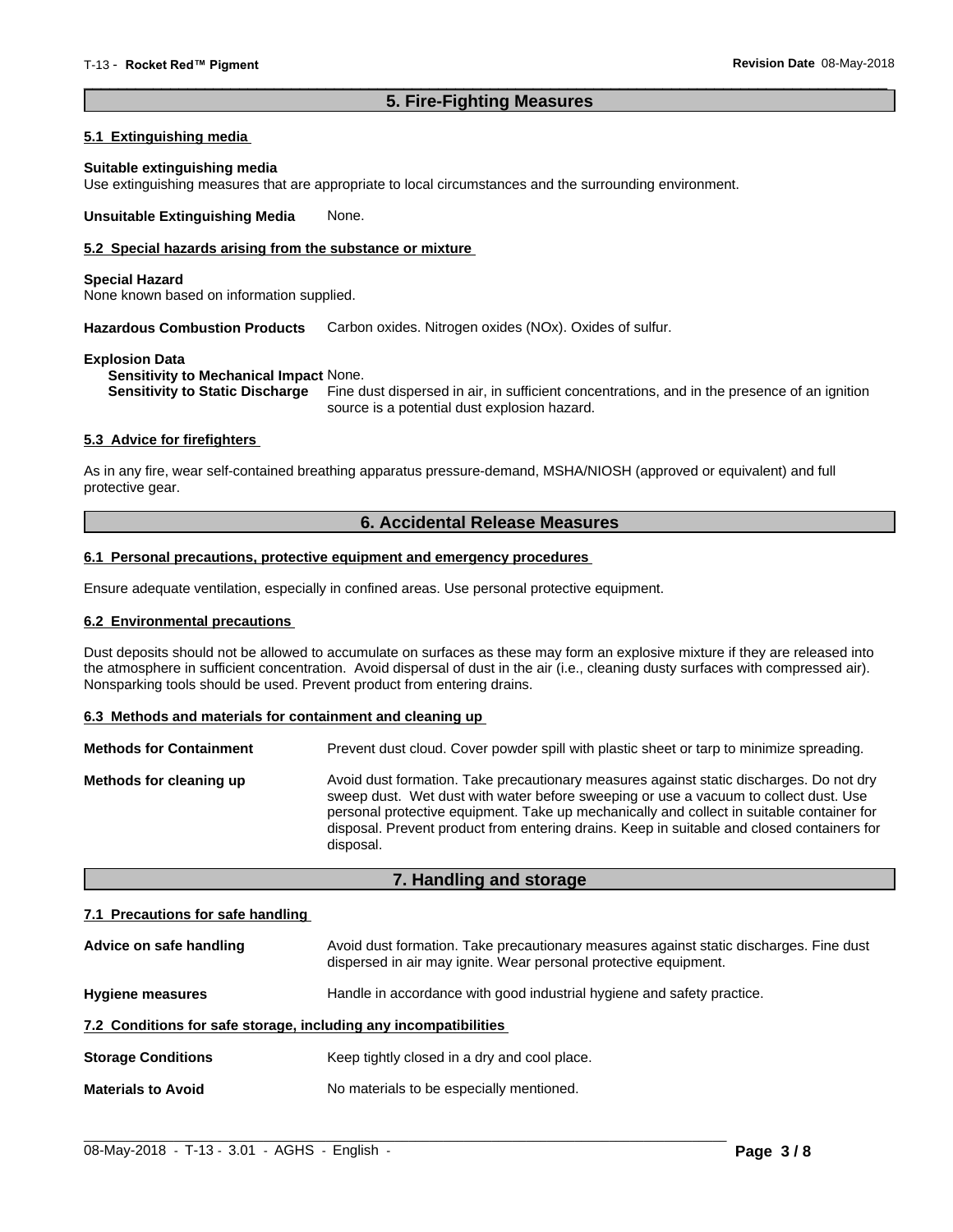# **8. Exposure controls/personal protection**

 $\overline{\phantom{a}}$  ,  $\overline{\phantom{a}}$  ,  $\overline{\phantom{a}}$  ,  $\overline{\phantom{a}}$  ,  $\overline{\phantom{a}}$  ,  $\overline{\phantom{a}}$  ,  $\overline{\phantom{a}}$  ,  $\overline{\phantom{a}}$  ,  $\overline{\phantom{a}}$  ,  $\overline{\phantom{a}}$  ,  $\overline{\phantom{a}}$  ,  $\overline{\phantom{a}}$  ,  $\overline{\phantom{a}}$  ,  $\overline{\phantom{a}}$  ,  $\overline{\phantom{a}}$  ,  $\overline{\phantom{a}}$ 

# **8.1 Exposure Guidelines**

# **8.2 Appropriate engineering controls**

| <b>Engineering Measures</b>   | <b>Showers</b><br>Eyewash stations<br>Ventilation systems.                                                     |  |
|-------------------------------|----------------------------------------------------------------------------------------------------------------|--|
|                               | 8.3 Individual protection measures, such as personal protective equipment                                      |  |
| <b>Eve/Face Protection</b>    | Safety glasses with side-shields.                                                                              |  |
| Skin and body protection      | Wear chemical resistant footwear and clothing such as gloves, an apron or a whole body<br>suit as appropriate. |  |
| <b>Respiratory protection</b> | . NIOSH/MSHA approved respiratory protection should be worn if exposure is anticipated.                        |  |
| <b>Hygiene measures</b>       | See section 7 for more information                                                                             |  |

**9. Physical and chemical properties**

# **9.1 Information on basic physical and chemical properties**

| <b>Physical state</b>                       | Solid                                 |                          |                          |
|---------------------------------------------|---------------------------------------|--------------------------|--------------------------|
| Appearance                                  | Powder                                | Color                    | Red                      |
| Odor                                        | Pungent                               | <b>Odor Threshold</b>    | No information available |
| <b>Property</b>                             | <b>Values</b>                         | Remarks • Methods        |                          |
| pH                                          | Not Applicable                        |                          |                          |
| <b>Melting/freezing point</b>               |                                       | No information available |                          |
| Boiling point/boiling range                 | Not applicable                        | No information available |                          |
| <b>Flash Point</b>                          | Not Applicable                        | No information available |                          |
| <b>Evaporation rate</b>                     | Not Applicable                        | No information available |                          |
| Flammability (solid, gas)                   |                                       | No information available |                          |
| <b>Flammability Limits in Air</b>           |                                       |                          |                          |
| upper flammability limit                    |                                       | No information available |                          |
| lower flammability limit                    |                                       | No information available |                          |
| Vapor pressure                              |                                       |                          |                          |
| Vapor density                               |                                       | No information available |                          |
| <b>Specific Gravity</b>                     | 1.37                                  |                          |                          |
| <b>Water solubility</b>                     | Insoluble in water                    |                          |                          |
| Solubility in other solvents                |                                       | No information available |                          |
| <b>Partition coefficient</b>                |                                       | No information available |                          |
| <b>Autoignition temperature</b>             |                                       | No information available |                          |
| <b>Decomposition temperature</b>            |                                       | No information available |                          |
| <b>Viscosity, kinematic</b>                 |                                       | No information available |                          |
| Viscosity, dynamic                          |                                       | No information available |                          |
| <b>Explosive properties</b>                 | Fine dust dispersed in air may ignite |                          |                          |
| <b>Oxidizing Properties</b>                 |                                       | No information available |                          |
| 9.2 Other information                       |                                       |                          |                          |
| Volatile organic compounds (VOC)<br>content | None                                  |                          |                          |

# **10. Stability and Reactivity**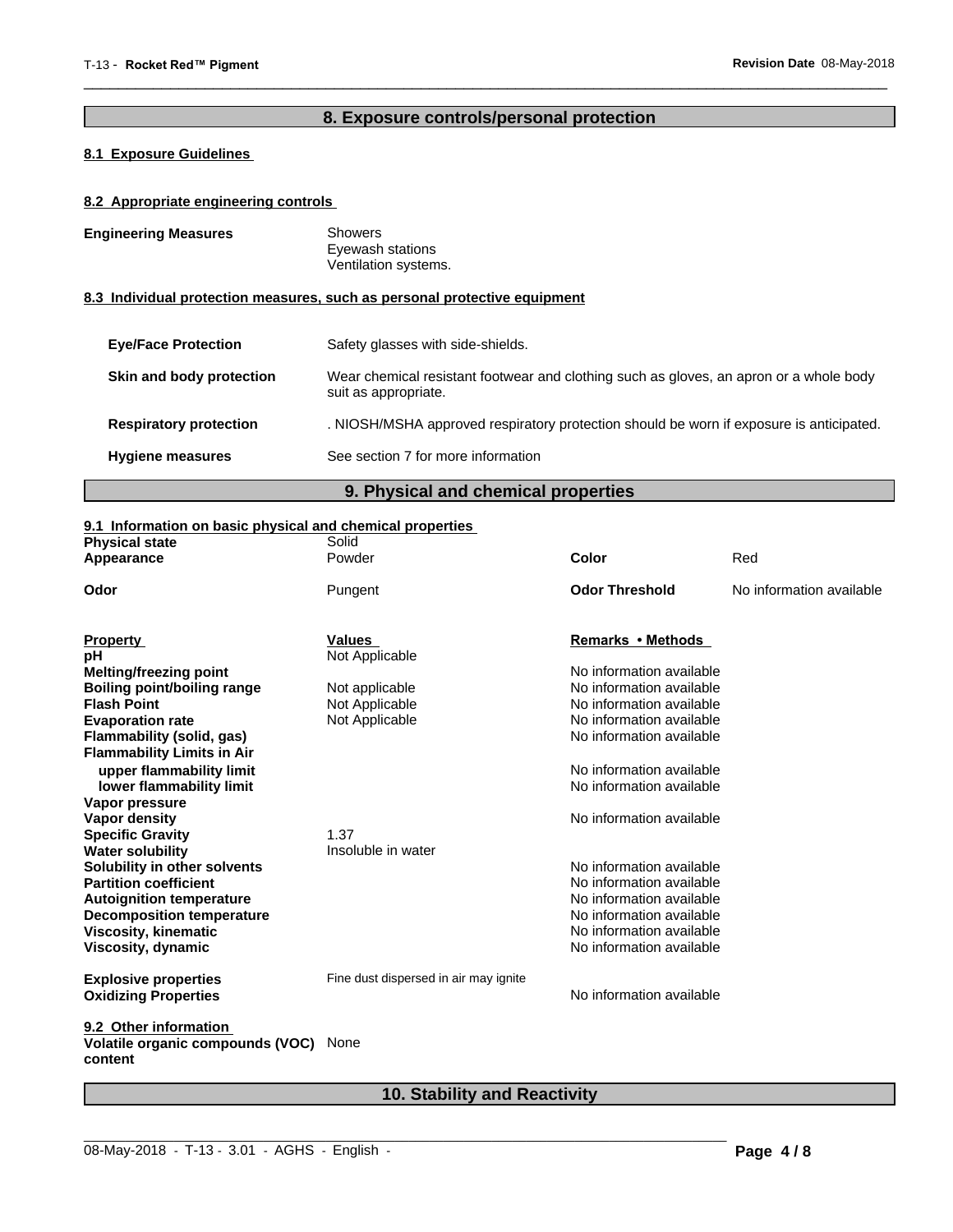#### **10.1 Reactivity**

No dangerous reaction known under conditions of normal use

#### **10.2 Chemical stability**

Stable

.

#### **10.3 Possibility of hazardous reactions**

None under normal processing.

#### **10.4 Conditions to Avoid**

Dust formation. Take precautionary measures against static discharges.

#### **10.5 Incompatible Materials**

None known based on information supplied.

#### **10.6 Hazardous Decomposition Products**

None known based on information supplied.

# **11. Toxicological information**

 $\overline{\phantom{a}}$  ,  $\overline{\phantom{a}}$  ,  $\overline{\phantom{a}}$  ,  $\overline{\phantom{a}}$  ,  $\overline{\phantom{a}}$  ,  $\overline{\phantom{a}}$  ,  $\overline{\phantom{a}}$  ,  $\overline{\phantom{a}}$  ,  $\overline{\phantom{a}}$  ,  $\overline{\phantom{a}}$  ,  $\overline{\phantom{a}}$  ,  $\overline{\phantom{a}}$  ,  $\overline{\phantom{a}}$  ,  $\overline{\phantom{a}}$  ,  $\overline{\phantom{a}}$  ,  $\overline{\phantom{a}}$ 

#### **11.1 Acute toxicity**

#### **Numerical measures of toxicity: Product Information**

| ∟D50 Oral:   | D50 Dermal:     |
|--------------|-----------------|
| 16,000       | 23,000          |
| mg/kg (rat)  | mg/kg (rat)     |
| $\mathbf{r}$ | $\cdot$ $\cdot$ |
| $\sim$       | $\mathbf{r}$    |

#### **The following values are calculated based on chapter 3.1 of the GHS document**

**Unknown Acute Toxicity** <1% of the mixture consists of ingredient(s) of unknown toxicity

**Oral LD50** 44,455.00 mg/kg **LC50 (Dust/Mist)** 4.76 mg/l

#### **Numerical measures of toxicity: Component Information**

| <b>Chemical Name</b>                                                                | LD50 Oral        | <b>LD50 Dermal</b>     | <b>LC50 Inhalation</b>   |
|-------------------------------------------------------------------------------------|------------------|------------------------|--------------------------|
| $\sim$<br>$Dod$ 4.4<br><b>Dooin</b><br><b>D</b> asic<br>$\mathsf{r}$ Req.i.<br>υ.ι. | Rat<br>449 mg/kg | ) mg/kg (Rat)<br>2,500 | 0.05<br>(4 hour)<br>ma/l |
| $3068 - 39 - 7$                                                                     |                  |                        |                          |

 $\_$  ,  $\_$  ,  $\_$  ,  $\_$  ,  $\_$  ,  $\_$  ,  $\_$  ,  $\_$  ,  $\_$  ,  $\_$  ,  $\_$  ,  $\_$  ,  $\_$  ,  $\_$  ,  $\_$  ,  $\_$  ,  $\_$  ,  $\_$  ,  $\_$  ,  $\_$  ,  $\_$  ,  $\_$  ,  $\_$  ,  $\_$  ,  $\_$  ,  $\_$  ,  $\_$  ,  $\_$  ,  $\_$  ,  $\_$  ,  $\_$  ,  $\_$  ,  $\_$  ,  $\_$  ,  $\_$  ,  $\_$  ,  $\_$  ,

#### **11.2 Information on toxicologicaleffects**

#### **Skin corrosion/irritation**

Product Information • May cause irritation Component Information • No information available

#### **Serious eye damage/eye irritation**

Product Information

• May cause irritation

Component Information

• No information available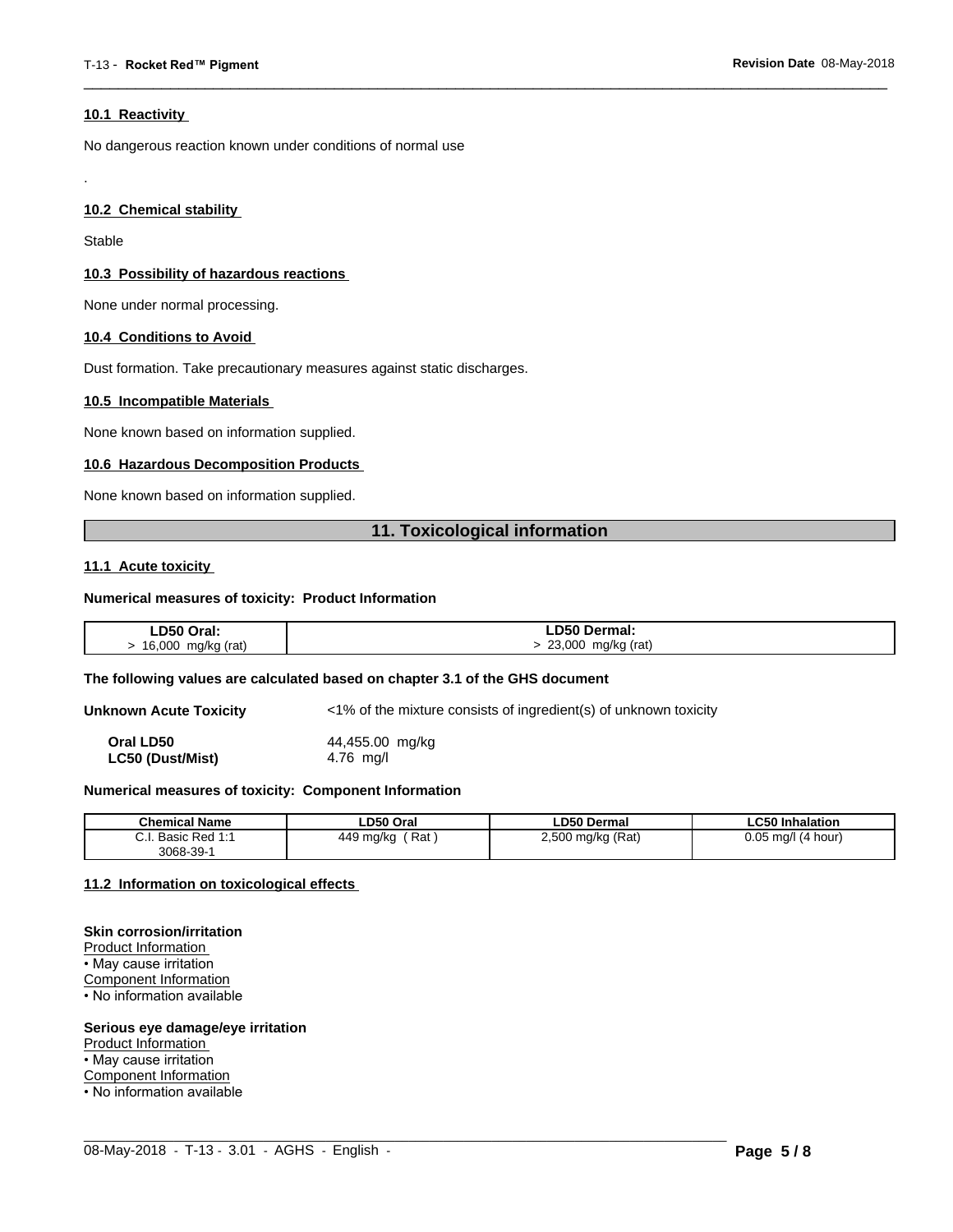#### **Respiratory or skin sensitization**

Product Information  $\overline{\cdot}$  May be harmful if inhaled Component Information • No information available

# **Germ cell mutagenicity**

Product Information • No information available Component Information • No information available

# **Carcinogenicity**

Product Information

• This product contains <0.1% free formaldehyde and may be capable of outgassing formaldehyde at levels in excess of OSHA's Action Level under some conditions of use. Formaldehyde is a known cancer hazard. Long term exposure may result in dermatitis or respiratory sensitization for sensitive individuals.Component Information

 $\overline{\phantom{a}}$  ,  $\overline{\phantom{a}}$  ,  $\overline{\phantom{a}}$  ,  $\overline{\phantom{a}}$  ,  $\overline{\phantom{a}}$  ,  $\overline{\phantom{a}}$  ,  $\overline{\phantom{a}}$  ,  $\overline{\phantom{a}}$  ,  $\overline{\phantom{a}}$  ,  $\overline{\phantom{a}}$  ,  $\overline{\phantom{a}}$  ,  $\overline{\phantom{a}}$  ,  $\overline{\phantom{a}}$  ,  $\overline{\phantom{a}}$  ,  $\overline{\phantom{a}}$  ,  $\overline{\phantom{a}}$ 

• No information available

# **Reproductive toxicity**

Product Information • No information available

Component Information

• No information available

# **STOT - single exposure**

No information available

### **STOT - repeated exposure**

• No known effect

#### **Other adverse effects**

Product Information • No information available Component Information • No information available

# **Aspiration hazard**

Product Information • No information available

Component Information

• No information available

# **12. Ecological information**

# **12.1 Toxicity**

**Ecotoxicity No information available** 

 $<$  1 % of the mixture consists of components(s) of unknown hazards to the aquatic environment

#### **Ecotoxicity effects**

#### **12.2 Persistence and degradability**

No information available.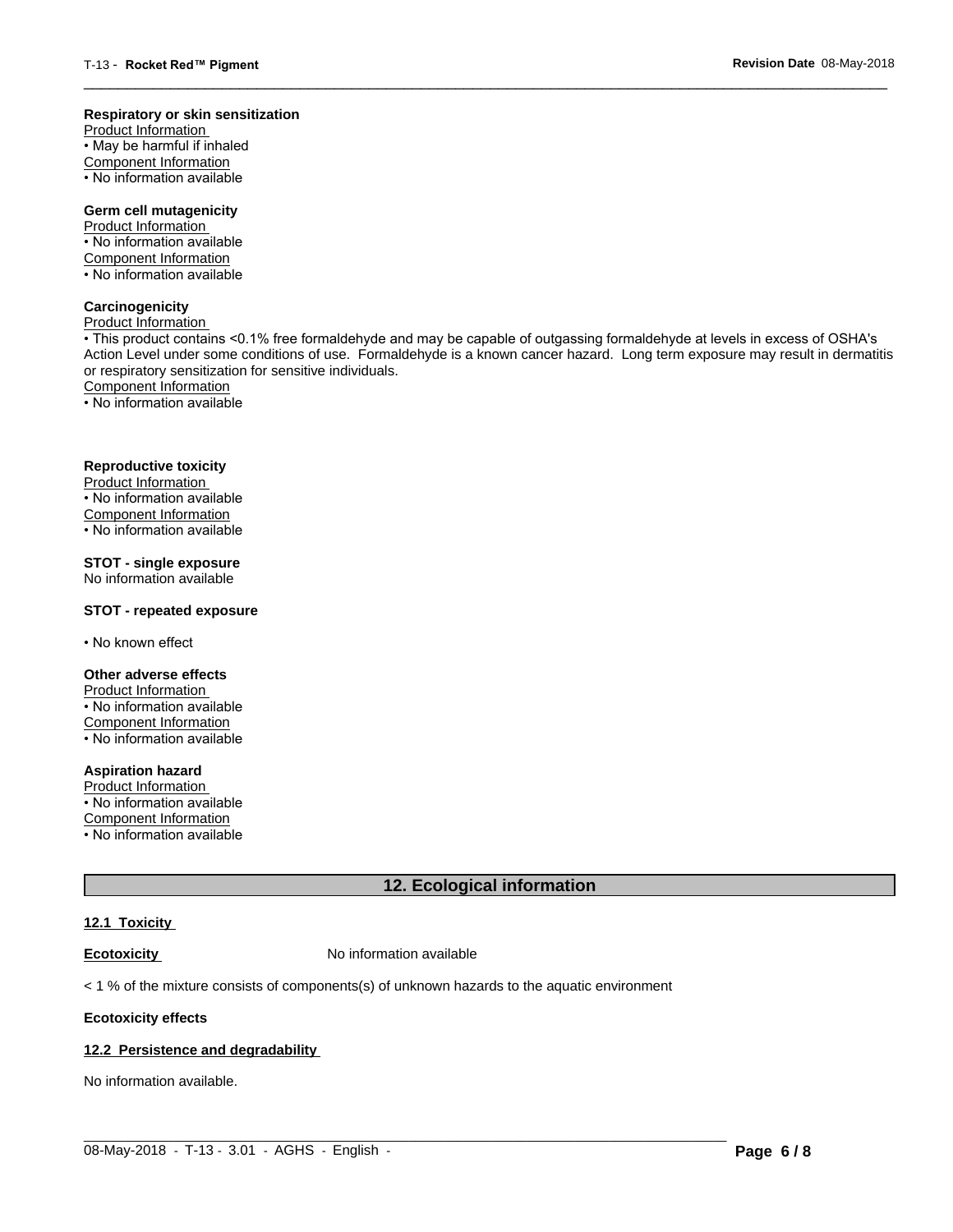#### **12.3 Bioaccumulative potential**

Discharge into the environment must be avoided

#### **12.4 Mobility in soil**

No information available.

#### **12.5 Other adverse effects**

No information available

# **13. Disposal Considerations**

 $\overline{\phantom{a}}$  ,  $\overline{\phantom{a}}$  ,  $\overline{\phantom{a}}$  ,  $\overline{\phantom{a}}$  ,  $\overline{\phantom{a}}$  ,  $\overline{\phantom{a}}$  ,  $\overline{\phantom{a}}$  ,  $\overline{\phantom{a}}$  ,  $\overline{\phantom{a}}$  ,  $\overline{\phantom{a}}$  ,  $\overline{\phantom{a}}$  ,  $\overline{\phantom{a}}$  ,  $\overline{\phantom{a}}$  ,  $\overline{\phantom{a}}$  ,  $\overline{\phantom{a}}$  ,  $\overline{\phantom{a}}$ 

#### **13.1 Waste treatment methods**

Dispose of in accordance with federal, state, and local regulations.

# **14. Transport Information**

| <u>DOT</u>  | Not regulated |
|-------------|---------------|
| <b>MEX</b>  | Not regulated |
| <b>IMDG</b> | Not regulated |
| <b>IATA</b> | Not regulated |

| 15. Regulatory information<br>15.1 International Inventories |                          |  |
|--------------------------------------------------------------|--------------------------|--|
|                                                              |                          |  |
| <b>DSL</b>                                                   | Complies                 |  |
| <b>EINECS/ELINCS</b>                                         | Complies                 |  |
| <b>ENCS</b>                                                  |                          |  |
| <b>IECSC</b>                                                 | Complies                 |  |
| <b>KECL</b>                                                  | Complies                 |  |
| <b>PICCS</b>                                                 | Complies                 |  |
| <b>AICS</b>                                                  | Complies                 |  |
| <b>NZIOC</b>                                                 | $\overline{\phantom{0}}$ |  |

 **TSCA** - United States Toxic Substances Control Act Section 8(b) Inventory

 **DSL** - Canadian Domestic Substances List

 **EINECS/ELINCS** - European Inventory of Existing Chemical Substances/European List of Notified Chemical Substances

 **PICCS** - Philippines Inventory of Chemicals and Chemical Substances

 **ENCS** - Japan Existing and New Chemical Substances

 **IECSC** - China Inventory of Existing Chemical Substances

 **KECL** - Korean Existing and Evaluated Chemical Substances

 **PICCS** - Philippines Inventory of Chemicals and Chemical Substances

 **AICS** - Australian Inventory of Chemical Substances

 **NZIoC** - New Zealand Inventory of Chemicals

#### **15.2 U.S. Federal Regulations**

#### **SARA 313**

Section 313 of Title III of the Superfund Amendments and Reauthorization Act of 1986 (SARA). This product does not contain any chemicals which are subject to the reporting requirements of the Act and Title 40 of the Code of Federal Regulations, Part 372